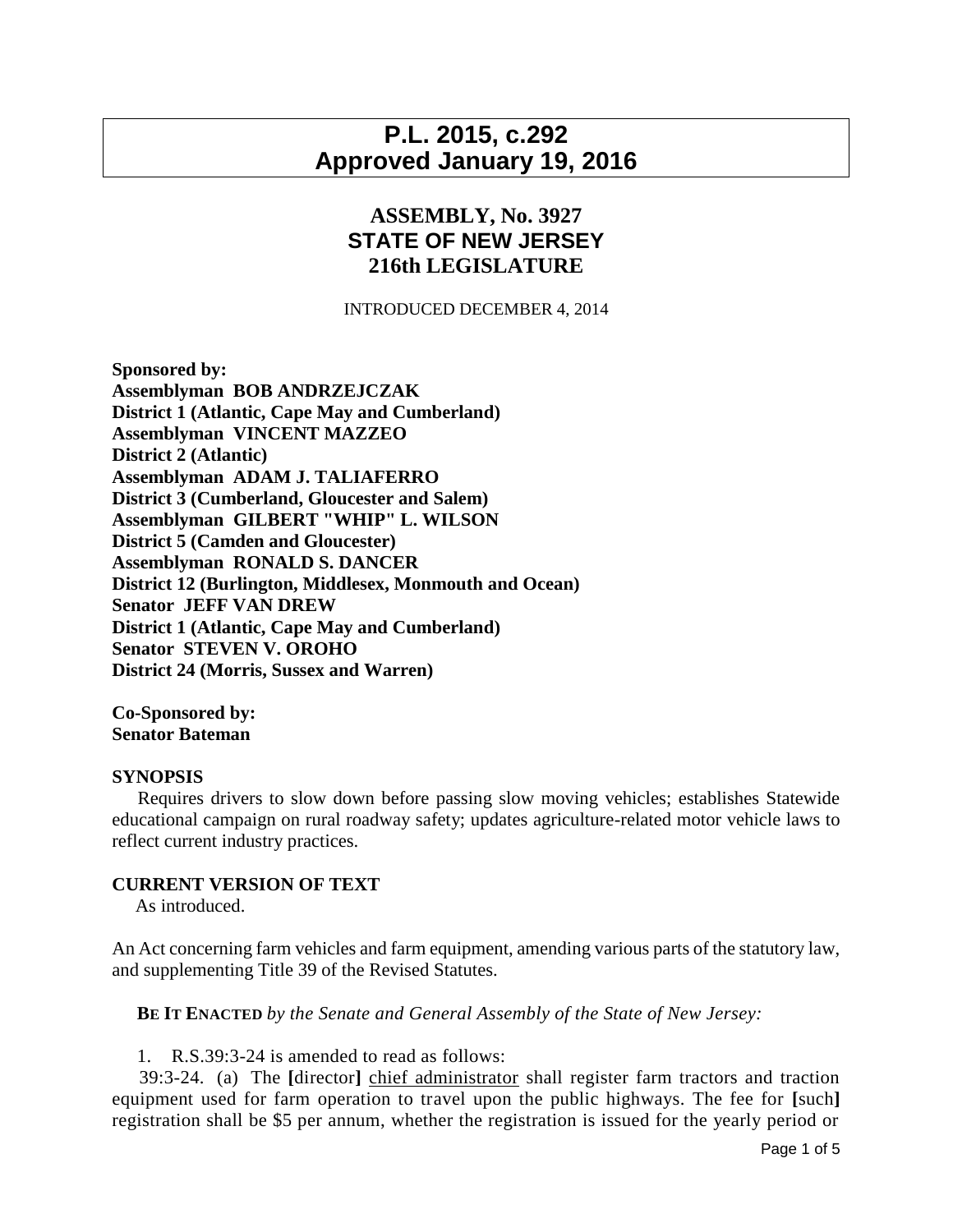only a portion thereof. **[**Such traction**]** Traction equipment or farm tractors may draw farm machinery and implements while in transit from one farm to another without additional registration therefor.

 (b) The **[**director**]** chief administrator may register motor vehicles, not for hire, used exclusively as farm machinery or farm implements, to travel upon the public highways, from one farm, or portion thereof, to another farm, or portion thereof, both owned or managed by the registered owner of the vehicle or vehicles. The fee for **[**such**]** registration shall be \$5 per annum, whether the registration is issued for a yearly period or only a portion thereof. Any vehicle **[**so**]** registered and any truck, van, sport utility vehicle, or similar vehicle registered pursuant to the provisions of **[**39:3-25 of this Title**]** R.S.39:3-25 may draw not more than one vehicle used exclusively on the farm and a vehicle so drawn need not be registered. A vehicle registered pursuant to this section or **[**to**]** R.S.39:3-25 may be used under contract with a municipality to remove snow upon a public highway.

 (c) No vehicle registered pursuant to this section shall be operated on a public highway at any time from sunset to sunrise, except a vehicle being operated under contract with a municipality to remove snow or a vehicle equipped with proper safety lighting during the three hours before sunrise and the three hours after sunset. Every **[**such**]** vehicle registered pursuant to this section, when operated on a public highway, shall have means adequate to control the movement of **[**and**]** , to stop, and to hold **[**such**]** the vehicle on any up or down grade and shall be operated in accordance with uniform rules and regulations prescribed by the **[**Director of the Division of Motor Vehicles**]** chief administrator. **[**Such**]** The rules and regulations shall specify the coverings that may be used on the wheels of **[**such**]** vehicles**[**,**]** registered pursuant to this section; the days, hours, and conditions under which **[**such**]** vehicles registered pursuant to this section can be operated**[**,**]**; the circumstance under which escort vehicles shall be required**[**,**]**; the distance that may be traveled upon the public highways, which shall not be less than 50 miles; and **[**such**]** vehicle equipment or other requirements or restrictions as may be necessary to protect the safety of the users of the public highways.

 Motor vehicles, not for hire, which are used exclusively as farm tractors, traction equipment, farm machinery, or farm implements which cannot be operated at a speed in excess of **[**20**]** 35 miles per hour shall not be required to be registered under this section.

 (d) A slow moving vehicle emblem shall be affixed, in the manner prescribed by the chief administrator pursuant to section  $3$  of P.L., c.  $(C.$  (C.) (pending before the Legislature as this bill), to the rear of any motor vehicle, not for hire, used exclusively as a farm tractor, traction equipment, farm machinery, or farm implement, and any farm tractor, traction equipment, farm machinery, or farm implement drawn by a motor vehicle when operated on the roadways of this State. A motor vehicle, not for hire, used exclusively as a farm tractor, traction equipment, farm machinery, or farm implement or any farm tractor, traction equipment, farm machinery, or farm implement drawn by a motor vehicle shall not be operated on the roadways of this State unless a slow moving vehicle emblem is displayed in the manner prescribed by the chief administrator pursuant to section  $3$  of P.L., c. (C. ) (pending before the Legislature as this bill).

 (e) As used in this section, the term "sport utility vehicle" means any vehicle that is designed to be used both on and off roadways and is equipped with available all wheel drive and raised ground clearance.

(cf: P.L.1996, c.119, s.1)

2. R.S.39:3-25 is amended to read as follows: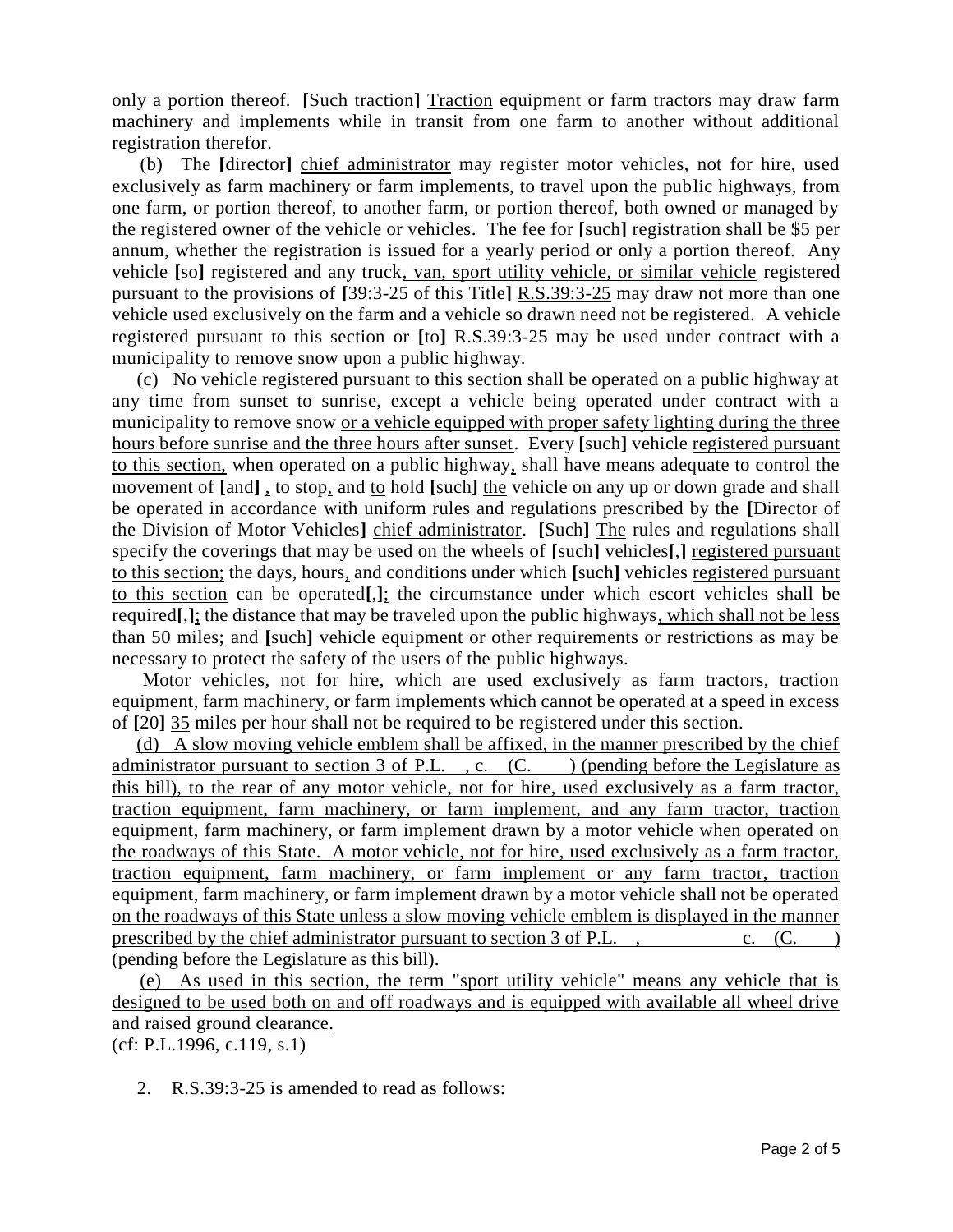39:3-25. In addition to the motor vehicle licenses authorized to be issued pursuant to the provisions of this chapter, the chief administrator shall issue, upon application therefor, a license plate for trucks, vans, sport utility vehicles, or similar vehicles marked "farmer," which shall be issued upon evidence satisfactory to the chief administrator that the applicant is a farmer and is actually engaged in the growing, raising, and producing of farm products as an occupation. License plates issued under authority of this section shall be placed upon motor trucks, vans, sport utility vehicles, or similar vehicles engaged in the carrying or transportation of farm products, and farm supplies, and not engaged in hauling for hire, except for a truck, van, sport utility vehicle, or similar vehicle being operated under contract with a municipality to remove snow.

 Applicants for license plates herein authorized shall pay a registration fee of \$25 plus \$4.25 for each 1,000 pounds or portion thereof in excess of 5,000 pounds. If the registration cycle established by the chief administrator is for more or less than 11 months, applicants shall pay amounts proportionately less or greater than the fees established by law.

 Except as otherwise provided in this section, every registration for a farm truck, van, sport utility vehicle, or similar vehicle shall expire and the certificate thereof shall become void on the last day of the **[**eleventh**]** 11th calendar month following the month in which the certificate was issued; except that the chief administrator may require registrations which shall expire, and issue certificates thereof which shall become void, on a date fixed by the chief administrator, which shall not be sooner than three months or later than 26 months after the date of issuance of such certificates, and the fees for **[**such**]** registrations, including any other fees or charges collected in connection with the registration fee, shall be fixed by the chief administrator in amounts proportionately less or greater than the fees established by law. The chief administrator may fix the expiration date for registration certificates at a date other than 11 months if the chief administrator determines that **[**such**]** a change is necessary, appropriate or convenient in order to aid in implementing the vehicle inspection requirements of chapter 8 of Title 39 or for other good cause.

 The term "farmer" as used in this section means any person engaged in the commercial raising, growing, and producing of farm products on a farm not less than five acres in area; the term "farm products" means any crop, livestock, or fur products; and the term "farm supplies" means any farm-related supply or repair item.

 As used in this section, the term "sport utility vehicle" means any vehicle that is designed to be used both on and off roadways and is equipped with available all wheel drive and raised ground clearance.

(cf: P.L.2005, c.76, s.1)

 3. (New section) a. The Chief Administrator of the New Jersey Motor Vehicle Commission shall design a slow moving vehicle emblem to be affixed to the rear of any motor vehicle, not for hire, used exclusively as a farm tractor, traction equipment, farm machinery, or farm implement, and any farm tractor, traction equipment, farm machinery, or farm implement drawn by a motor vehicle. The chief administrator may charge a fee for the emblems not to exceed the actual cost of producing and distributing the emblems. The emblems shall be displayed in a manner prescribed by the chief administrator and shall be visible to other motorists when operated on the roadways of this State

 b. The chief administrator shall adopt, pursuant to the "Administrative Procedure Act," P.L.1968, c.410 (C.52:14B-1 et seq.), and within 180 days following the date of enactment of P.L. , c. (C. ) (pending before the Legislature as this bill), rules and regulations necessary to effectuate the purpose of P.L., c. (C.) (pending before the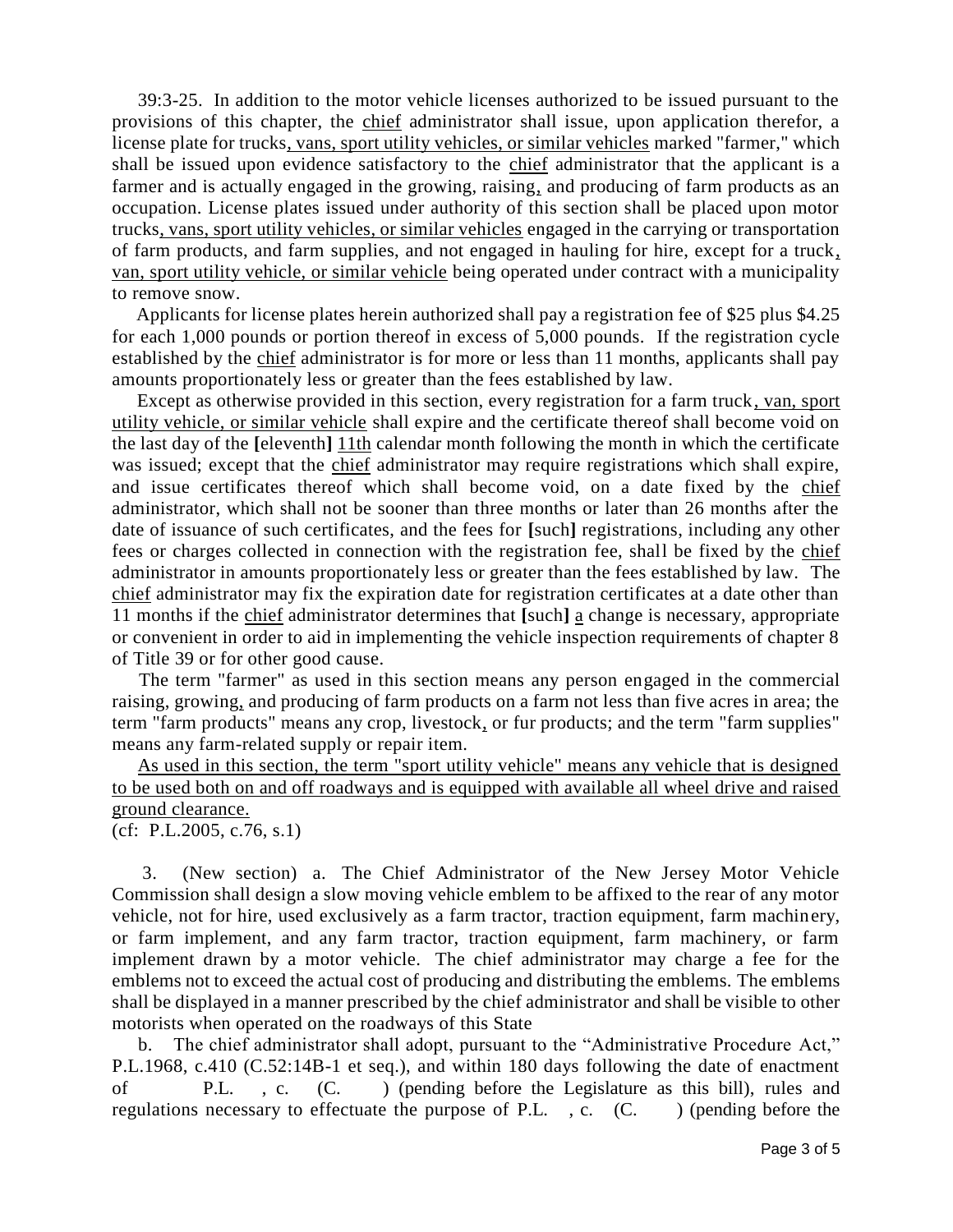Legislature as this bill), including, but not limited to, the standards and specifications for the design and placement of the slow moving vehicle emblems.

 c. The chief administrator, in consultation with the Division of Highway Traffic Safety in the Department of Law and Public Safety, shall establish a Statewide educational campaign to promote roadway safety in rural areas of the State which shall include educating people on the laws concerning vehicles with slow moving vehicle emblems.

 4. (New section) The Department of Agriculture, in consultation with the Chief Administrator of the New Jersey Motor Vehicle Commission, shall adopt, pursuant to the "Administrative Procedure Act," P.L.1968, c.410 (C.52:14B-1 et seq.), and within 180 days following the date of enactment of P.L. , c. (C. ) (pending before the Legislature as this bill), rules and regulations defining the term "farm implement." The definition of "farm implement" shall include, but is not limited to, tractors, hay wagons, and farm machinery.

 5. (New section) a. The driver of a motor vehicle traveling in the same direction as and approaching a slow moving vehicle shall, prior to overtaking the slow moving vehicle, reduce the speed of the motor vehicle to that of the slow moving vehicle. This provision shall not apply in areas where there are two or more lanes of traffic flowing in the same direction as the slow moving vehicle.

 b. For purpose of this section, "slow moving vehicle" means a vehicle affixed with a slow moving vehicle emblem pursuant to subsection (d) of R.S.39:3-24.

 c. A person who violates the provisions of this section shall be subject to a fine of not less than \$100 or more than \$500.

 6. (New section) a. The Chief Administrator of the New Jersey Motor Vehicle Commission shall adopt, pursuant to the "Administrative Procedure Act," P.L.1968, c.410 (C.52:14B-1 et seq.), and within 180 days following the date of enactment of P.L. , c. (C. ) (pending before the Legislature as this bill), rules and regulations for the registration of self-propelled sprayers in this State. In adopting these rules and regulations, the chief administrator shall consult with members of the commercial custom applicator industry, the fertilizer industry, and the pesticide industry.

 b. For the purposes of this section, "self-propelled sprayer" means any vehicle that is selfpropelled and designed to apply fertilizer, pesticide, or any other appropriate substance on farmland.

7. Section 1 of P.L.1973, c.6 (C.39:3-26.1) is amended to read as follows:

 Any self-propelled vehicle or vehicles which are used or intended to be used solely upon the private property of one person, and which would otherwise be required to be registered under this title in order to operate upon a public highway, may be allowed, subject to the provisions of this act, to cross a public highway for the purpose of gaining access from one portion of **[**such**]** private property to another, without the necessity of complying with the registration requirements of this title, upon issuance of a crossing permit by the **[**director**]** chief administrator and subject to compliance with the terms and conditions of **[**such**]** the permit.

 Nothing in this section shall be construed to prevent or prohibit the registration of any selfpropelled sprayer pursuant to the provisions of section 6 of P.L. , c. (C. ) (pending before the Legislature as this bill).

(cf: P.L.1973, c.6, s.1)